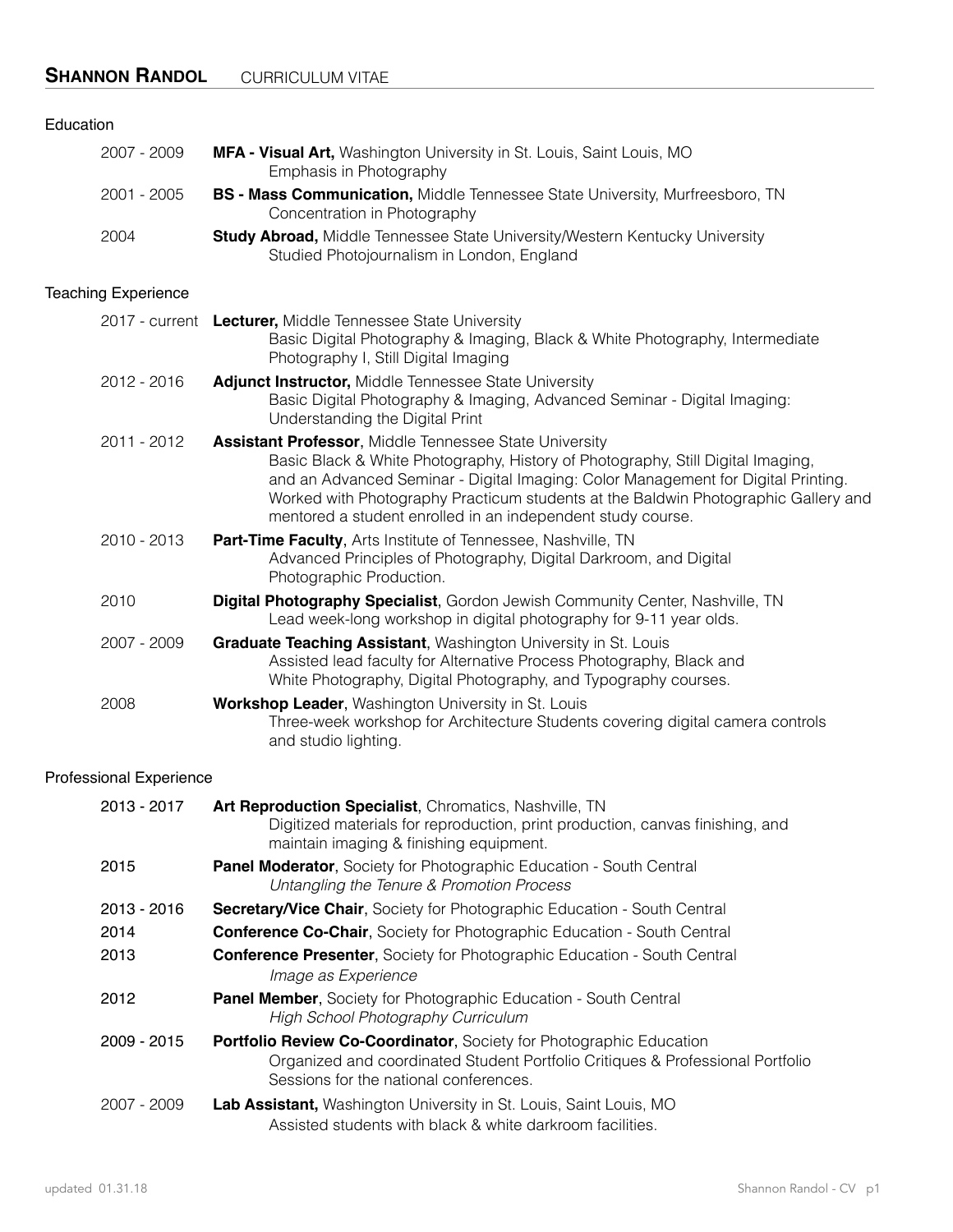| 2009        | <b>Guest Juror, St. Charles Community College, Saint Louis, MO</b><br>Student Art Exhibit                                                                                                                                                                                                                                                                |
|-------------|----------------------------------------------------------------------------------------------------------------------------------------------------------------------------------------------------------------------------------------------------------------------------------------------------------------------------------------------------------|
| 2008        | Visiting Artist & Guest Lecturer, University of Missouri - St. Louis, Saint Louis, MO                                                                                                                                                                                                                                                                    |
| 2008        | Visiting Artist, Webster University, Saint Louis, MO                                                                                                                                                                                                                                                                                                     |
| 2008        | <b>Studio Orientation Guide, Washington University in St. Louis</b><br>Lead orientation for studio practices and procedures for incoming photography students.                                                                                                                                                                                           |
| 2008        | <b>Portfolio Review Support Staff, Society for Photographic Education</b><br>Assisted Portfolio Review Coordinators for national conference.                                                                                                                                                                                                             |
| 2007        | Approach Editorial Staff, Washington University in St. Louis                                                                                                                                                                                                                                                                                             |
|             | Supplied photographs for feature essay and worked on layout design team.                                                                                                                                                                                                                                                                                 |
| 2007        | <b>Presenter &amp; Event Volunteer, Society for Photographic Education - Midwest</b><br>Graduate Student Presentations.                                                                                                                                                                                                                                  |
| 2005 - 2007 | <b>Event Volunteer, Society for Photographic Education</b><br>Served in various volunteer capacities for national conferences.                                                                                                                                                                                                                           |
| 2006        | <b>Conference Co-Coordinator, Society for Photographic Education - South Central</b><br>Served as Exhibition Coordinator for the annual regional conference.                                                                                                                                                                                             |
| 2005        | Lab Intern & Custom Lab Printer, Maine Media Workshops, Rockport, ME<br>Maintained black & white labs for all summer workshops. Lab intern duties<br>included general lab maintenance, chemical mixing, and assisting workshop<br>leaders and attendees. Custom lab duties included developing film and making<br>contact sheets for workshop attendees. |
| 2005        | <b>President</b> , Photography Society, Middle Tennessee State University<br>Founding member and President of the student photography organization.                                                                                                                                                                                                      |
| 2003 - 2005 | Lab Assistant, Middle Tennessee State University<br>Maintained lab environment, black & white chemical mixing, RA-4 paper processor<br>maintenance and chemical mixing, assisted students with studio equipment, and<br>maintained equipment checkout logs.                                                                                              |

## Exhibitions

(\*solo show)

| 2018 | <b>Vestige, David Luuk Gallery, Nashville, TN</b>                                              |
|------|------------------------------------------------------------------------------------------------|
|      | <b>Transformations, College of the Mainland Art Gallery, Galveston, TX</b>                     |
| 2017 | <b>Regional Juried Exhibition 2017, Arts Council of Southeast Missouri, Cape Girardeau, MO</b> |
| 2015 | Faculty Exhibition, Baldwin Photographic Gallery, Murfreesboro, TN                             |
| 2014 | <b>Off the Web / On the Wall, SPE Gallery, Cleveland, OH (exhibition by invitation)</b>        |
| 2012 | <b>Family Dynamics, Kat Kiernan Gallery, Lexington, VA</b>                                     |
|      | <b>Member's Exhibition, MSU Art Gallery, Starkville, MS</b>                                    |
| 2010 | Agoraphobia/Claustrophobia, Desotorow Gallery, Savannah, GA                                    |
| 2009 | <b>Photography Unlimited 4, Foundry Art Centre, St. Charles, MO</b>                            |
|      | <b>Something About Nothing, Kuhn Fine Arts Gallery, Marion, OH</b>                             |
|      | <b>*Knowing the Self, Weitman Gallery, St. Louis, MO</b>                                       |
|      | <b>SCC Multimedia Exhibition, Cottleville, MO</b>                                              |
| 2008 | <b>Parabola, Steinberg Gallery, St. Louis, MO</b>                                              |
|      | *breathing in, out, Des Lee Gallery, St. Louis, MO                                             |
|      | <b>ReFresh II Print Biennial, Dickinson State University Art Gallery, Dickinson, ND</b>        |
| 2007 | Noh Way, St. Louis Art Coop, St. Louis, MO                                                     |
|      | Metzger Memorial All Media Exhibit, St. Louis Artists' Guild, St. Louis, MO                    |
|      | National Photography '07, Main Street Gallery, Groton, NY                                      |
|      |                                                                                                |